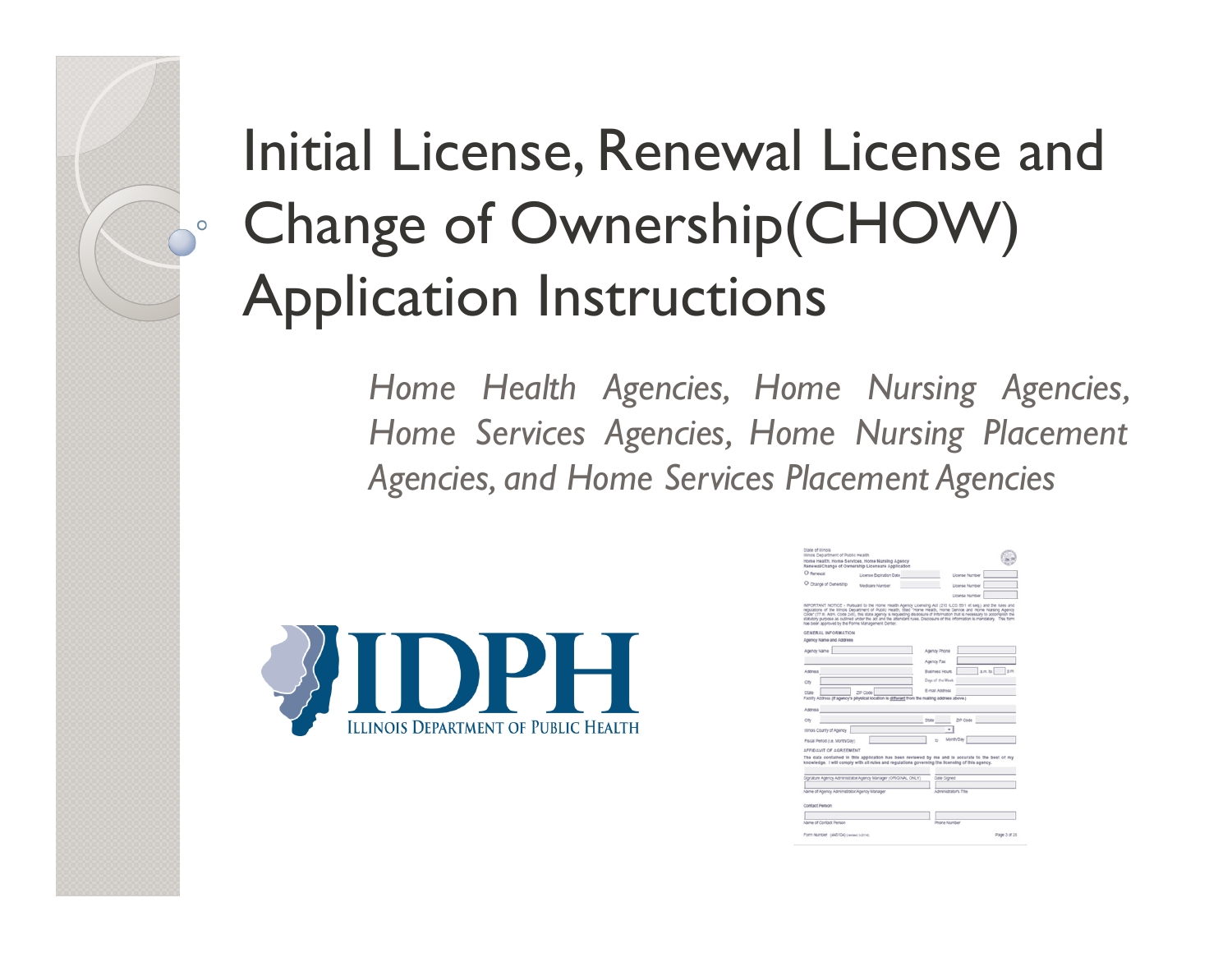# Tips for Completing Application

Type or print all information so that it is legible.

Do not use pencil or white out correctional fluid on the application.

Complete and send **ALL** required sections of the application, as indicated on page 1.

Please ensure that you send the correct payment along with the application, as noted in Section 245.95 of the IL Administrate Code as well listed on Page 1 of the application.

If you do not complete the application online or in Adobe, be sure to make note of all Drop Down Boxes on the application and their corresponding choices and complete them properly on the application by hand.

Report additional information within the Staffing Section by photocopying that page each additional entry/additional space.

Keep a copy of your completed application, including attachments for your records.

All applications must contain **original** signatures. **Initial:** Page 3, Page 8(Sole Proprietors Only) and any Attachments (A, B, D, E) that may pertain to your application. **Renewal:** Page 3, Page 11(Sole Proprietors Only), Page 15 and any Attachments (A, B, D, E) that may pertain to your application.

Submit all the required documentation along with your application.

-For initial applications be sure to include the required attachments such as the ones noted on page 12 of the application.

- For renewal applications please submit a copy of your contract as noted on page 9 of application and the copies of the licenses required for the Affidavit on page 15 of the renewal application.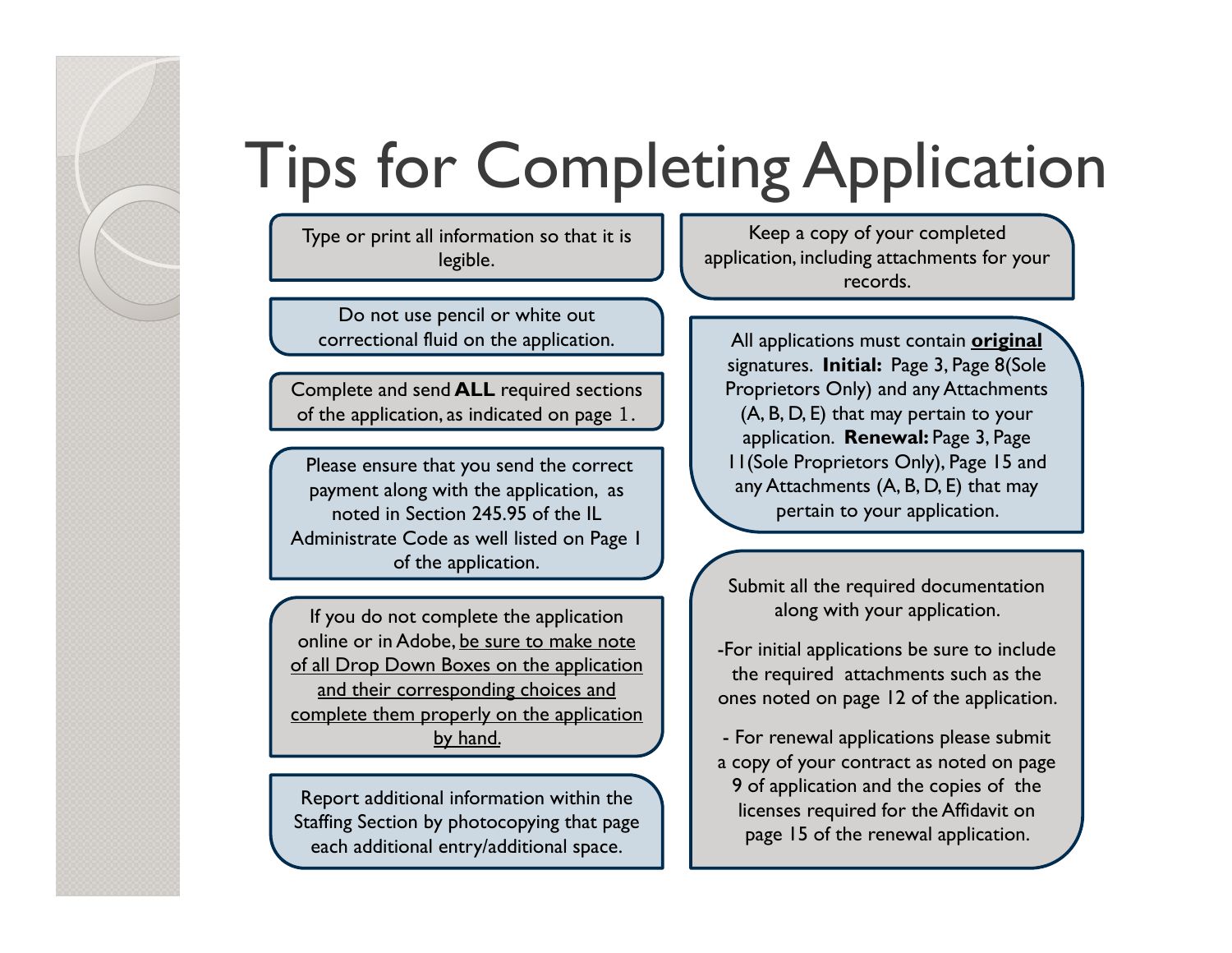## *Questions About The Application*

**BEFORE** you call or write this office with questions regarding completion of the application:

-Read the Illinois Department of Public Health rules and regulations, located on the IDPH Website.

- <u>Compare</u> the personnel requirements with proposed employee resumes.

## *Please Verify the following information before submitting the application:*

-On the bottom of Page 3, ensure that the name and telephone number of the contact person are completed so that in the event that IDPH has any questions concerning the data submitted, you can be reached. Also, be sure to sign the bottom of Page  $3$  on the line that states "Signature-Agency Administrator/Agency Manager (ORIGINAL ONLY) " **(Please ensure that the contact number provided is one other than the main agency number)**

## *Mail Application To*

**ILLINOIS DEPARTMENT OF PUBLIC HEALTHHEALTH CARE FACILITIES AND PROGRAMS SECTION525 W JEFFERSON ST, FOURTH FLOOR SPRINGFIELD, IL 62761-0001**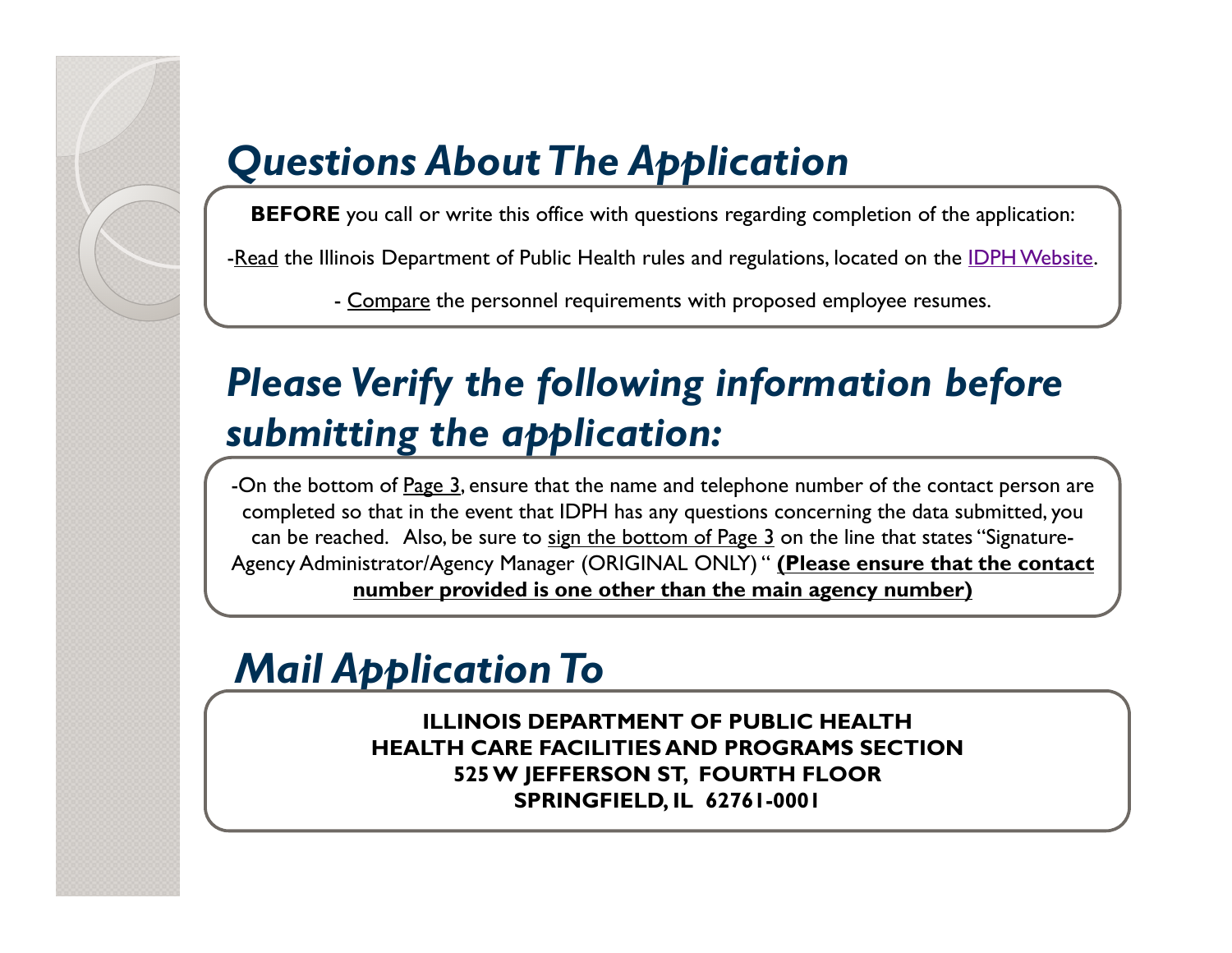# Licensure Renewal

#### **Renewal Licensure Process**

- Renewal Applications must be submitted before the expiration date. IDPH sends <sup>a</sup> reminder at least 120 days before the license expiration date. **This reminder is <sup>a</sup> courtesy. If for whatever reason this reminder is not received, the timely submission of your application is still required to avoid the late fee.**
- An agency must submit to IDPH <sup>a</sup> complete and correct renewal application and the required license fee specified on page 1 of the Renewal/CHOW application.
- The application packet must be postmarked no later than the 60<sup>th</sup> day before the expiration date of the license., per Sec. 245.90 (b).
- If an agency submits <sup>a</sup> renewal application that is postmarked later than the 60<sup>th</sup> day before the expiration date of the license, IDPH will assess <sup>a</sup> \$200 late fee. This fee must be submitted before the renewalapplication will be processed.

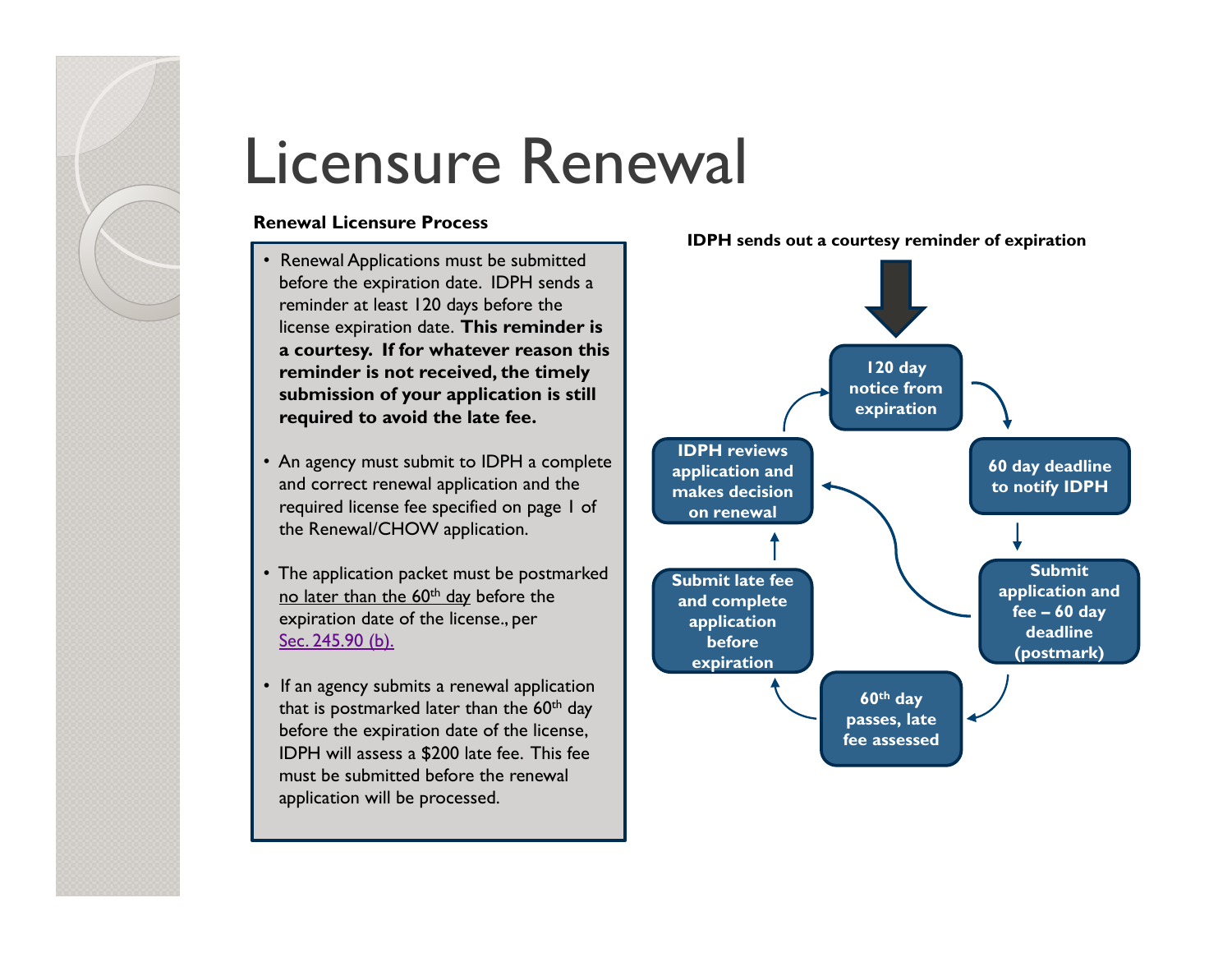# Change of Ownership (CHOW)

### **Important factors affecting a CHOW**

A current applicant should notify IDPH of a CHOW or potential CHOW at least 30 days prior to the sale of their business.

A prospective new owner must submit a postmarked, complete and correct application packet for a license and the appropriate license fee at least 30 days before the date of sale or other transfer of ownership, and before the expiration date of the license.

If an applicant submits a timely and complete application packet along with the license fee and meets all criteria for a license, IDPH issues the applicant a new license effective on the date of transfer of ownership.

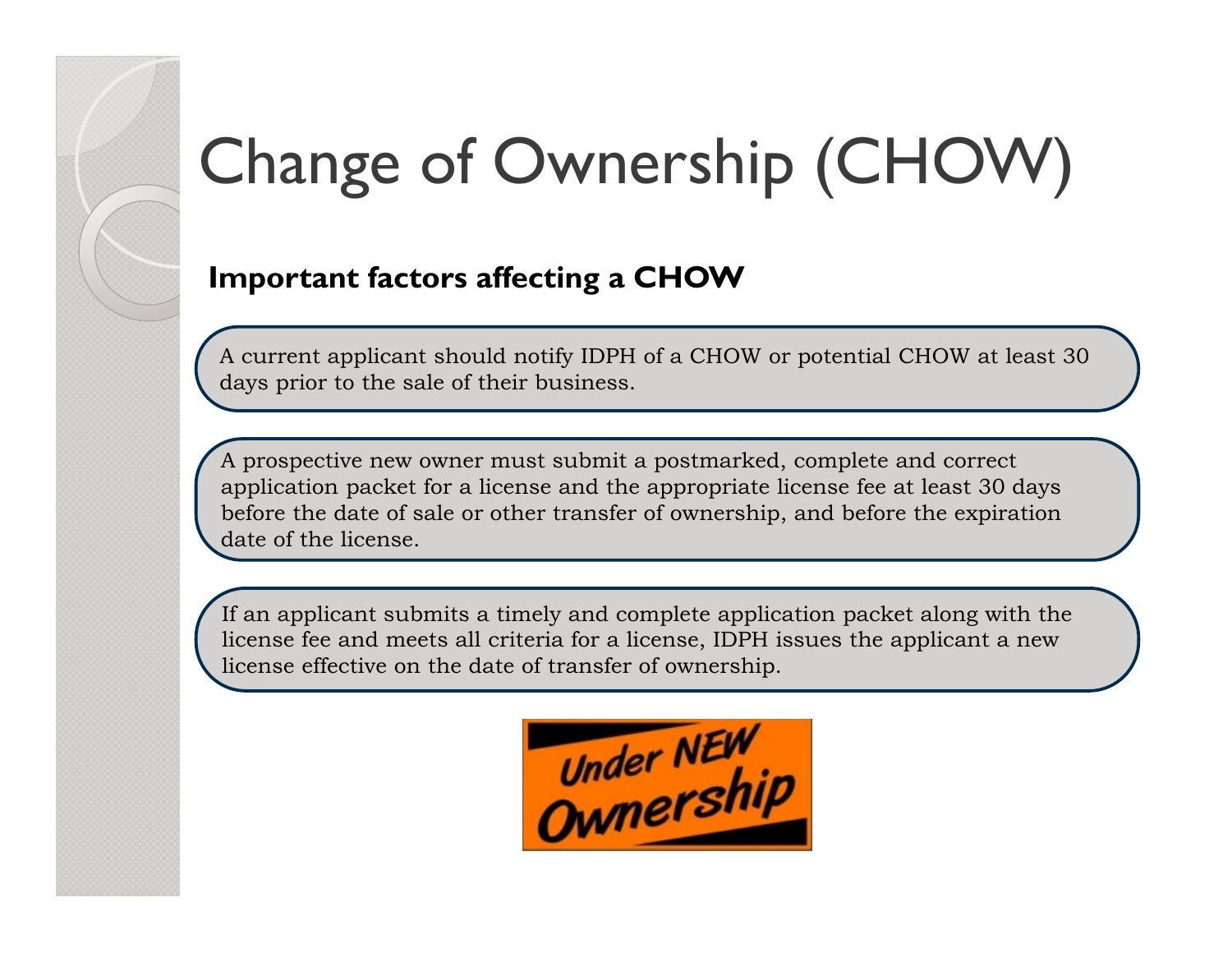

## Relocation

### **Factors affecting a relocation**

An agency should not transfer a license from one location to another without prior notice to IDPH. The agency must submit written notice to IDPH at least 30 days prior to the intended relocation.

IDPH will send the agency a Acknowledgement of Change reflecting the new location.

An agency is exempt from the requirements when reporting a temporary relocation that results from the effects of an emergency or disaster.



To obtain an exemption, an agency must notify IDPH immediately if an unexpected situation beyond the agency's control makes it impossible for the agency to submit written notice to IDPH no later than 30 days prior to the agency relocation.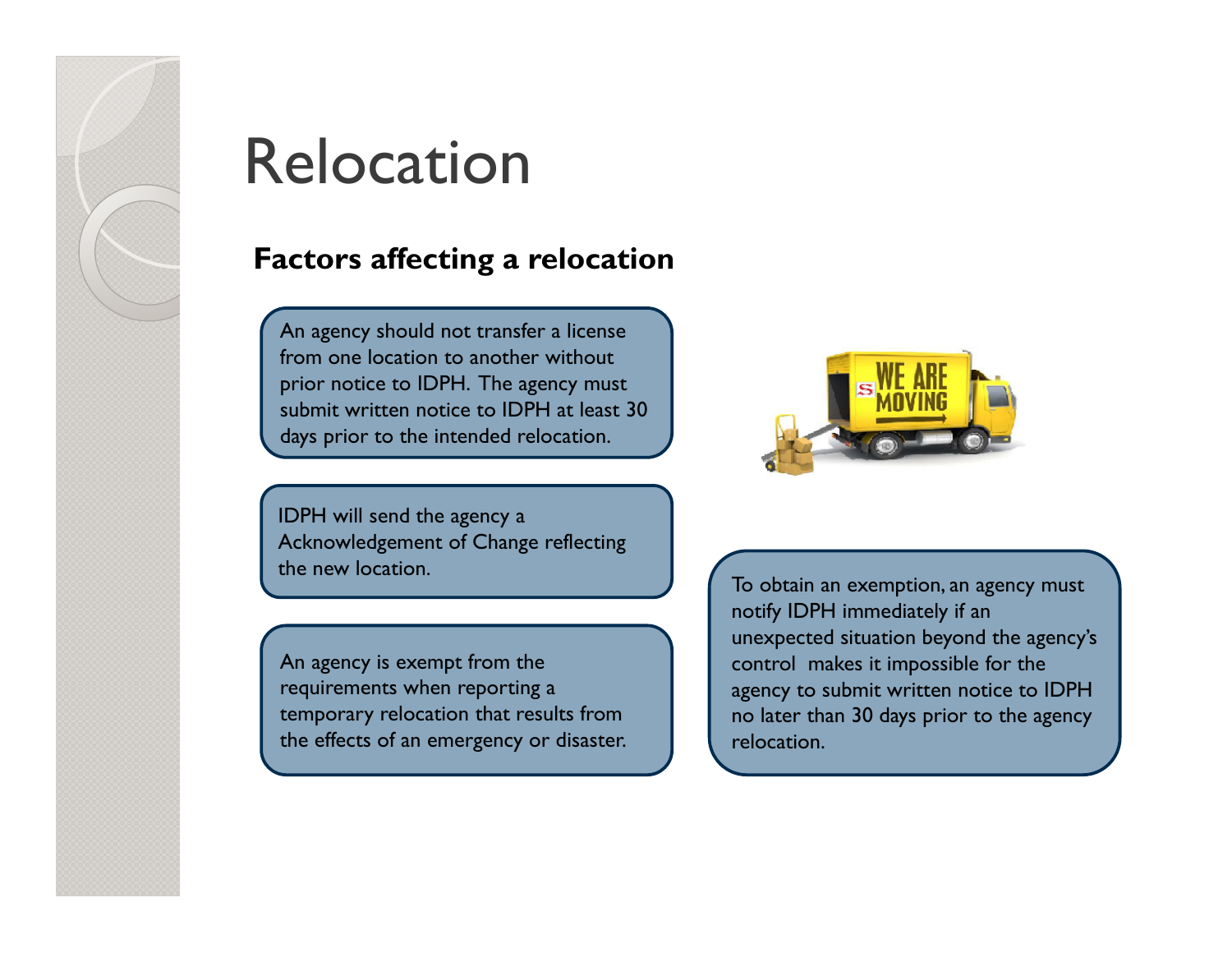# Changes in Organization

A change in the management personnel requires IDPH's evaluation and approval. If a change occurs in the following management personnel, an agency must submit written notice to IDPH: administrator, agency supervisor, or agency manager.

IDPH will notify an agency if the information provided does not reflect that a person meets the necessary qualifications(per section 245.30(e) for Home Health Agency Supervisor, 245.20 for Home Health Agency Administrator, and  $245.30(g)$ for Home Services and Home Nursing Agency Manager.)

In order to report a change in management personnel please complete the Agency Manager Qualification Review Form and mail the form to our office.

This form must be mailed and **cannot** be faxed or emailed.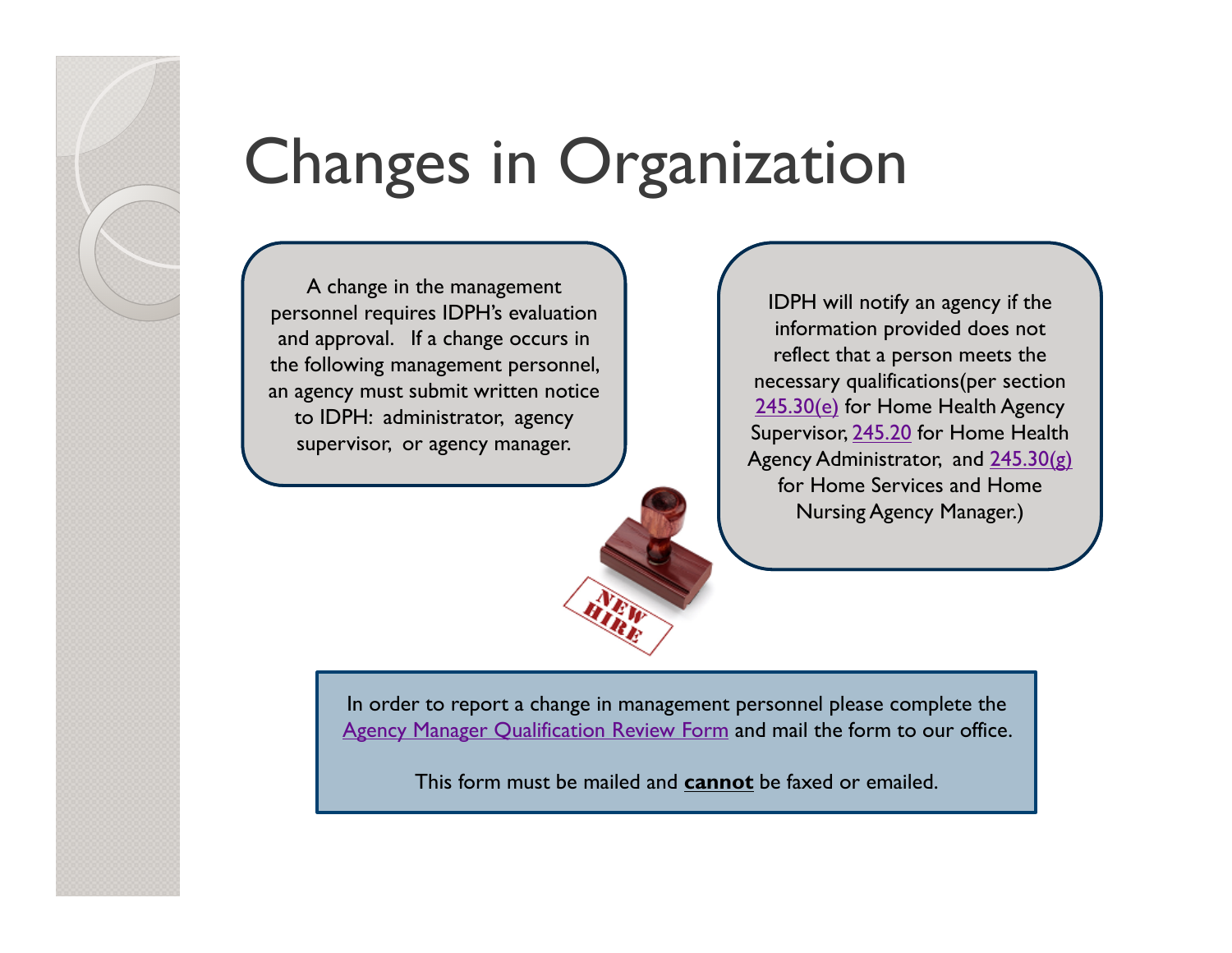# Geographic Service Area

#### **How to Add Geographic Service Area(s):**

- Send a letter requesting the addition of the county/counties that you would like to provide services in – *BE SURE TO INCLUDE YOUR LICENSE/PROVIDER NUMBER IN THE LETTER.*
- 2. Attach a **CURRENT** list of **ALL** of the staff that you employ **put an asterisk (\*) next to the name of anyone who will be providing service in the county(ies) that you are requesting to add. If your agency uses contracted services, then a statement is needed to verify that the contracting agency will be able to provide their services in the new geographic area.**
- 3. Include a list of your CURRENT geographic service area (county or counties) that you have been approved to service.
- **4. Send a narrative outlining the reason for the expansion request** and include in the narrative at least a response to the following items: are referrals being requested from the new service area; how will administration manage the added service area for staff assignment and supervision; what is the process for client onsite home supervisory visits per regulations going to be met and how will client medical record information be sent to the agency office from staff in the service area.

**All Agencies:** In order to Add Geographic Service Areas, the new service areas must be approved prior to servicing clients in these locale. *Please note that Geographic Services Areas cannot be added on a renewal application, without prior approval by IDPH.*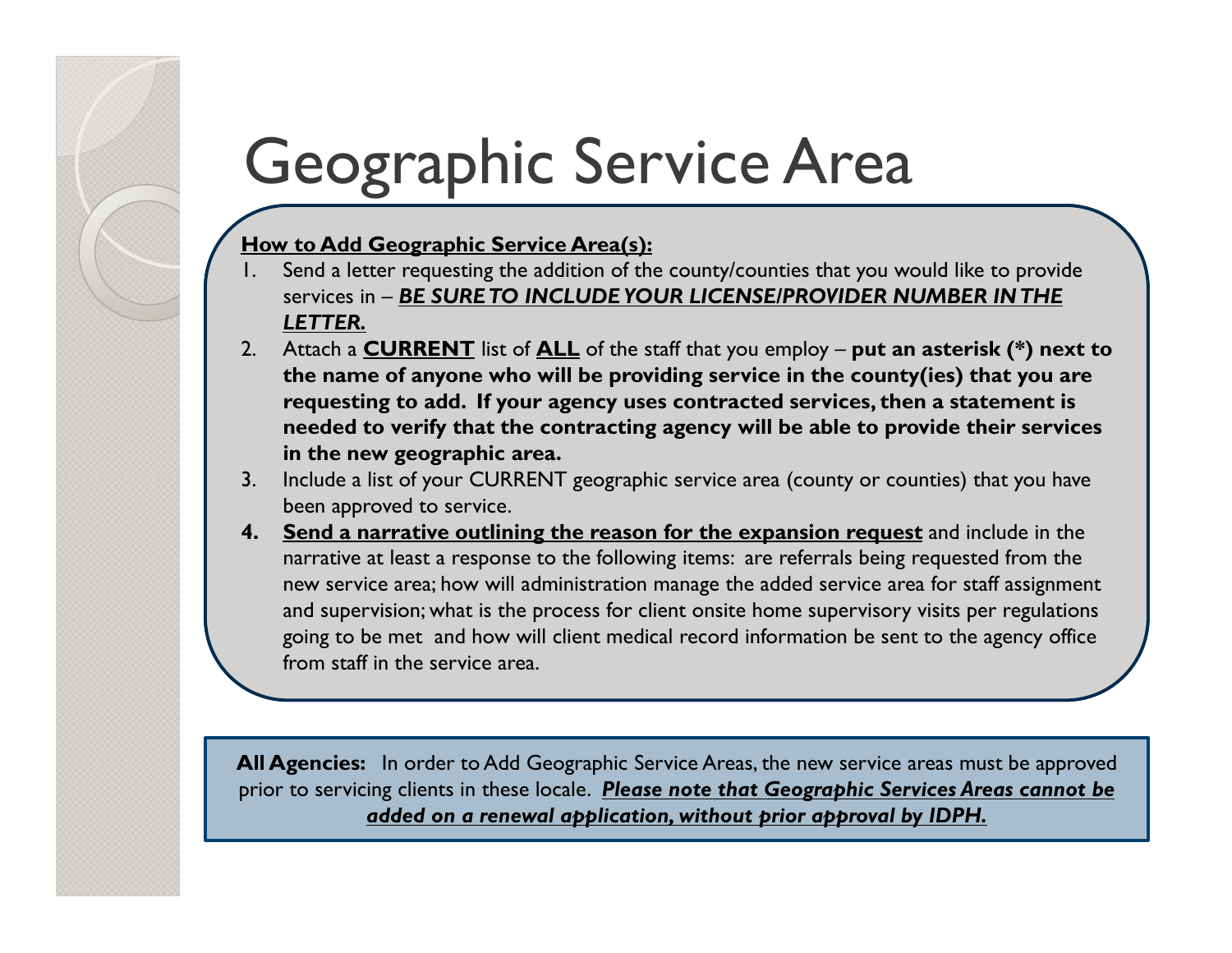## *General Information Section (Page 3)*

- **A. Agency Name and Address -** This should be the address used for licensing and mailing purposes. Please note that mailing address with a P.O. Box cannot received certified letters from the Department.
- **B. Facility Address -** This address should be for the physical location where the business will be located/conducted(If different than mailing address).
- **C. Illinois County of Agency –** Illinois county where agency(parent) is located.
- **D. Fiscal Period (Month/Day)-** This is the start date(month/day) and end date of your business' fiscal year. The start date of the fiscal year is completely up to the applicant, but must run for a 12-month period (e.g., April 1 through March 31*). Please provide the month and day only. Do not include the year.*
- **E. Affidavit of Agreement –** The administrator and/or the agency manager's signature specifies the affidavit of agreement with date being supplied. The application is considered incomplete if the administrator has failed to sign the application. It must be an ACTUAL SIGNATURE, no signature stamps or photocopies of signature will be accepted!
- **F. Contact Person –** This section must be completed with the telephone number (include area code, number and extension for the contact person).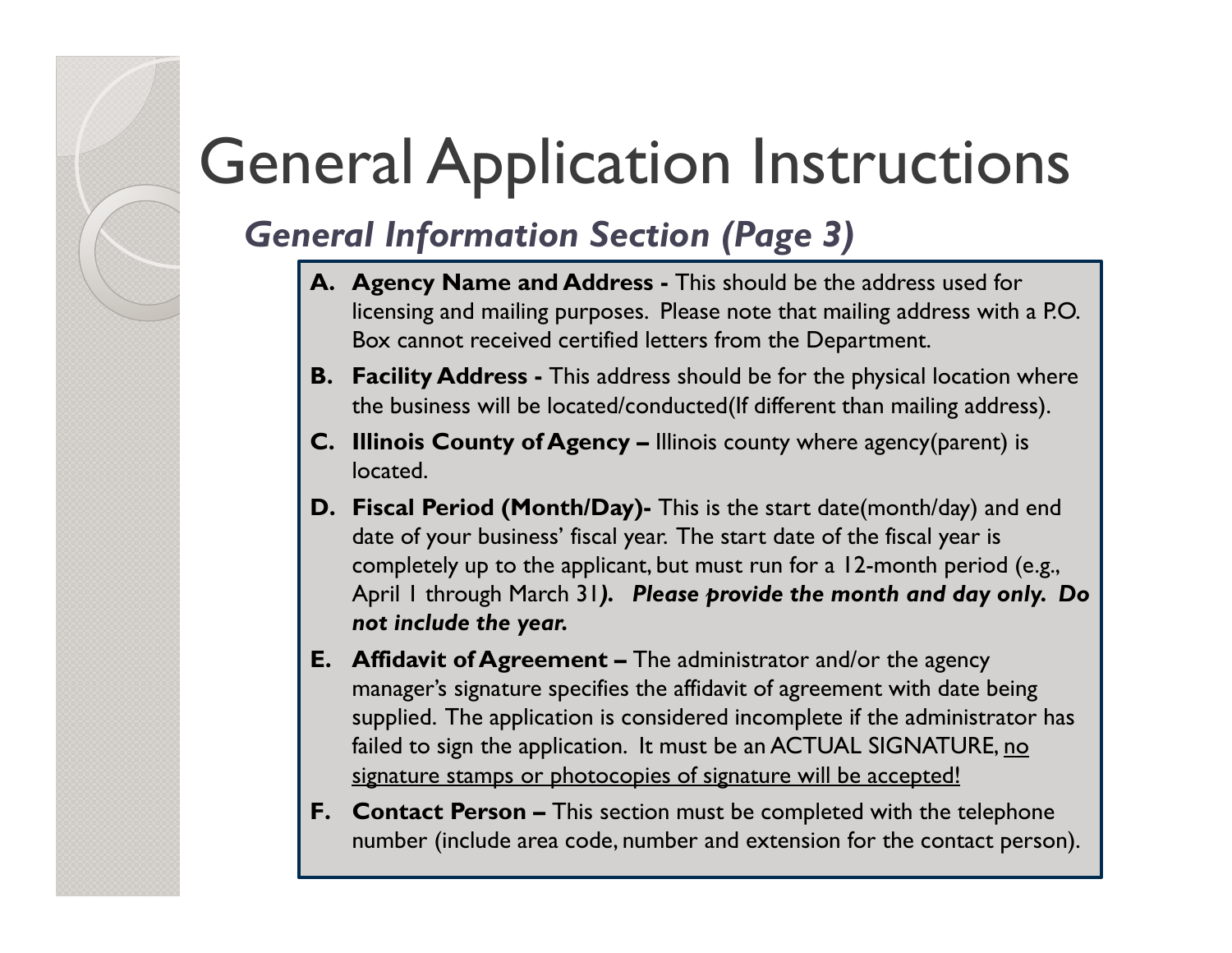### *Ownership (Page 4)*

**A. Type of Organization** – Identify whether the organization is a Governmental, Non-profit, or Proprietary (for profit) agency. Then, indicate the ownership from the drop down menu under the corresponding category(Chose A-J). Please select only one type. If you are filling out the application by hand, please be sure to view the ownership types and enter the correct letter and choice in the appropriate blank.

#### **OWNERSHIP**

| Select one TYPE OF ORGANIZATION from the drop down list that corresponds to your agency<br><b>CHOOSE ONE TYPE)</b> |  |            |                                               |                    |  |
|--------------------------------------------------------------------------------------------------------------------|--|------------|-----------------------------------------------|--------------------|--|
| GOVERNMENTAL                                                                                                       |  | NON-PROFIT |                                               | <b>PROPRIETARY</b> |  |
| RA - Registered agent required, see below.                                                                         |  |            | (Add appropriate response from drop down box) |                    |  |

### *Agency Information (Page 4)*

**A. Agency Information**– Indicate the name, address (including ZIP code plus 4) and telephone number of the **legal owner** of the agency. This information is required for all agencies. \*\*Please note that the legal owner has to be the Corporation or Company that owns the business/agency and not individual stock holders or LLC members.\*\*

| <b>AGENCY INFORMATION</b> |  |  |  |  |
|---------------------------|--|--|--|--|
| Name of Legal Owner       |  |  |  |  |
| <b>Street Address</b>     |  |  |  |  |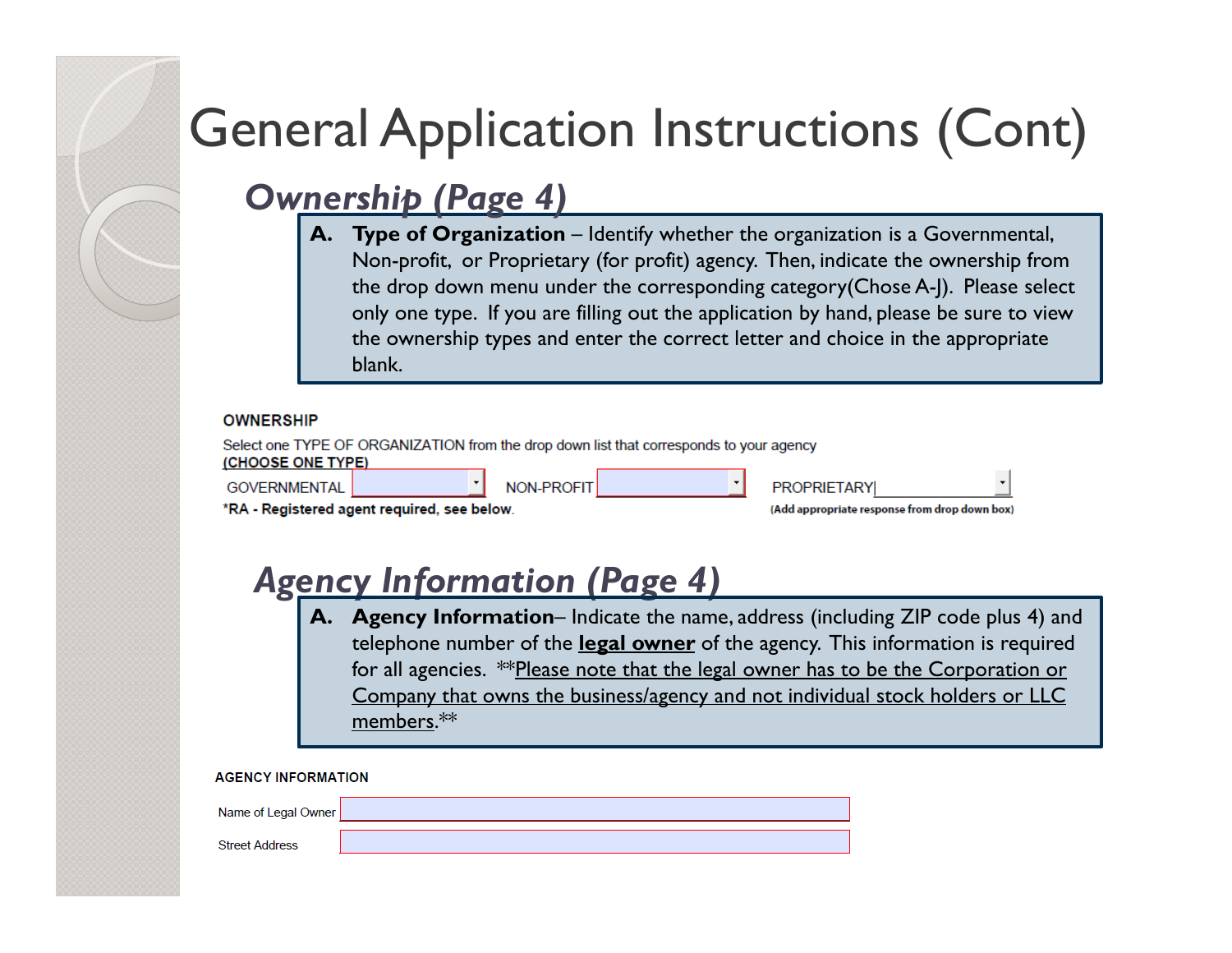### *Illinois Registered Agent (Initial Page 4, Renewal Page 5)*

**A. Illinois Registered Agent –** If licensee/application choice under Ownership is followed by (\*RA), you must complete this section. The registered agent is a person or company specializing in serving as the registered agent for **Corporation, Limited Partnerships, Limited Liability Partnerships, and/or Limited Liability Companies**; the registered agent cannot be the parent agency.

The registered agent **must** be listed and have and Illinois address. This is the same person and address that is the registered with the Illinois Secretary of State. If you do not remember the name of the registered agent, you can check the Secretary of State website http://www.ilsos.gov/corporatellc and locate your agency's LLC/Incorporation.

#### **ILLINOIS REGISTERED AGENT**

| Name of Illinois Registered Agent |                          |
|-----------------------------------|--------------------------|
| <b>Street Address</b>             |                          |
| City                              | State<br><b>ZIP Code</b> |
| Phone Number of Registered Agent  | State                    |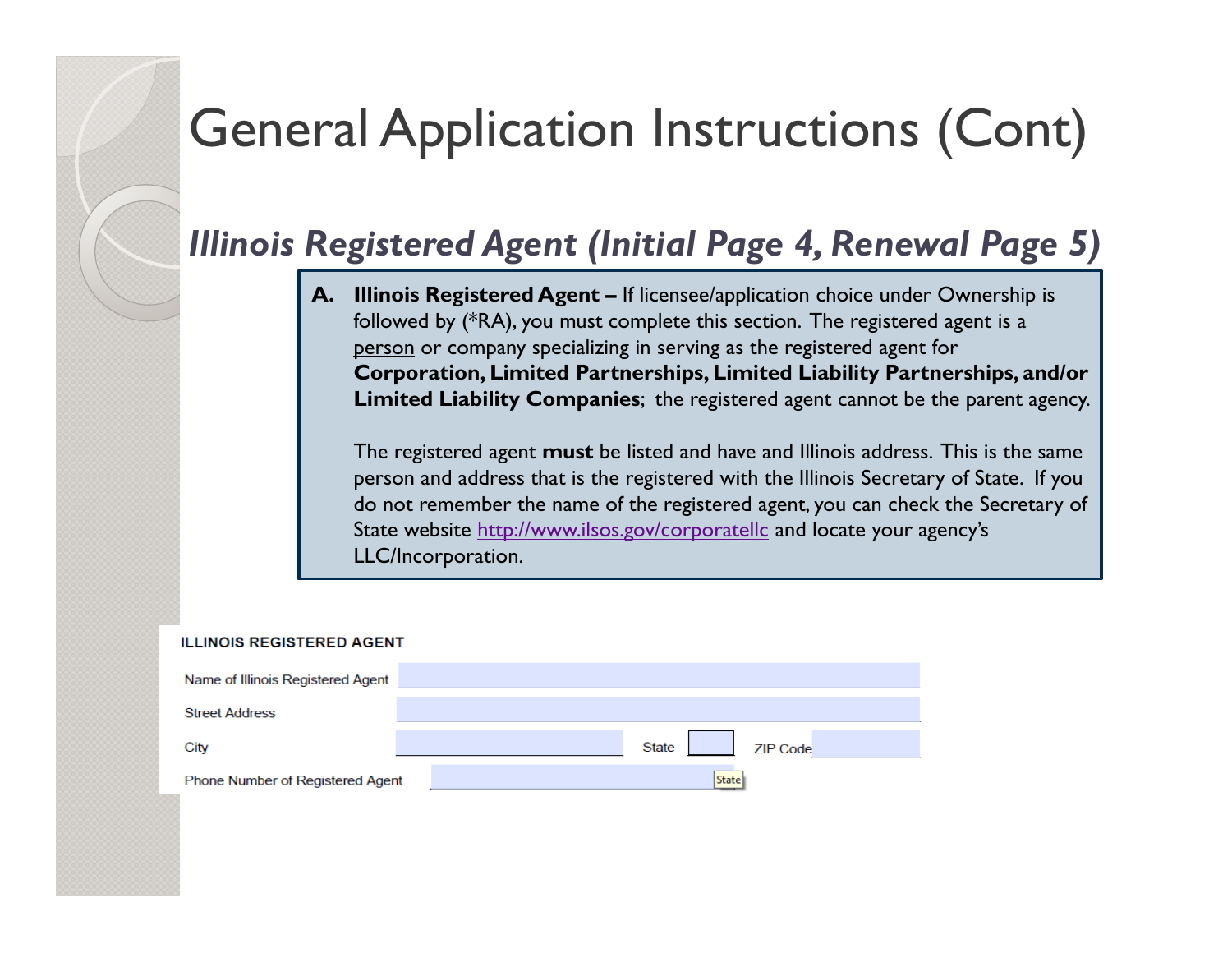### *Stockholder Information (Initial Page 4, Renewal Page 5)*

**A. Stockholders' Information**– If the organization is a corporation, list the number of shares held and the percentage of total shares held by shareholders with more than 5 percent of common stock or the top five stockholders, whichever is less.

#### **STOCKHOLDER INFORMATION**

If the organization is a corporation, list the number of shares held and the percentage of total shares held by shareholders with more than 5 percent of common stock.

| NAME OF STOCKHOLDER | SHARES HELD PERCENTAGE OF SHARES |
|---------------------|----------------------------------|
|                     |                                  |
|                     |                                  |

### *Governing Body (Initial Page 5, Renewal Page 6)*

**A. Identify Governing Body–** Identify the officers of the governing body of your agency. The governing body has legal authority and responsibility for the conduct of the agency. Please be sure to fill in **all** of the blanks. One person may serve more than one role in the governing body of the agency.

#### **GOVERNING BODY**

Identify the officers of the governing body of your agency. The governing body has legal authority and responsibility for the conduct of the agency (Section 245.30 of the Illinois Administrative Code 245).

| <b>Office</b>         | Name of Individual |
|-----------------------|--------------------|
| President             |                    |
| <b>Vice President</b> |                    |
| Secretary             |                    |
| Treasurer             |                    |
|                       |                    |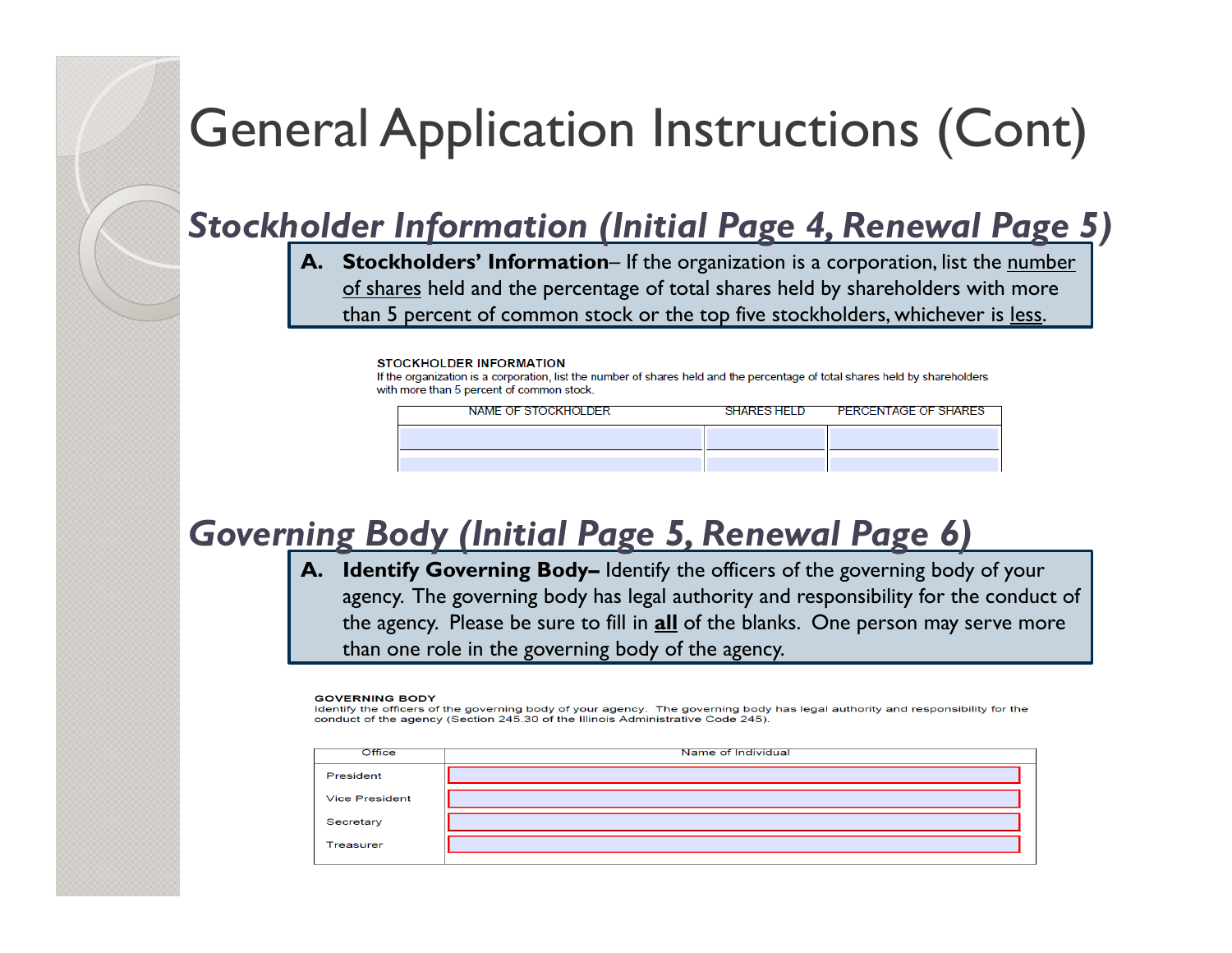*Personnel Contracts(Initial Page 6, Renewal Page 7)*

- **A. Agency Contracts (HOME HEALTH ONLY)–** If the agency contracts for services, indicate the name, address, and type of service(s) provided. The legal address should include the name and street number, city, state, and ZIP plus four. Select the type of service(s) provided by each organization to right of the address.
- B. If the agency has more contractors than space for which the page allows for, please PHOTOCOPY this page for additional space.
- C. Please note that SKILLED NURSING may not be contracted unless to cover vacations of regular staff or for specialized skills not routinely offered. SKILLED NURSING must be directly provided by the agency plus one other recognized service in order to qualify as a home health agency pursuant to Illinois law. If you use contracted SKILLED NURSING, please provide the rationale.

AGENCY CONTRACTS (add additional copies of this form if necessary)

Please note that SKILLED NURSING may not be contracted unless it is to cover vacations of regular staff or for specialized skills not routinely offered. SKILLED NURSING must be directly provided by the agency plus ONE OTHER RECOGNIZED SERVICE in order to qualify as a home health agency pursuant to Illinois law. If you use contracted SKILLED NURSING, please provide rationale.

Legal Name and Address of Organization

| <b>Type of Service</b>                                                                                                                                       |
|--------------------------------------------------------------------------------------------------------------------------------------------------------------|
| $\Box$ H-Skilled Nursing<br>$\Box$ I-Physical Therapy<br>$\Box$ K-Occupational Therapy<br>$\Box$ J-Speech Therapy<br>L-Med. Social Worker M-Home Health Aide |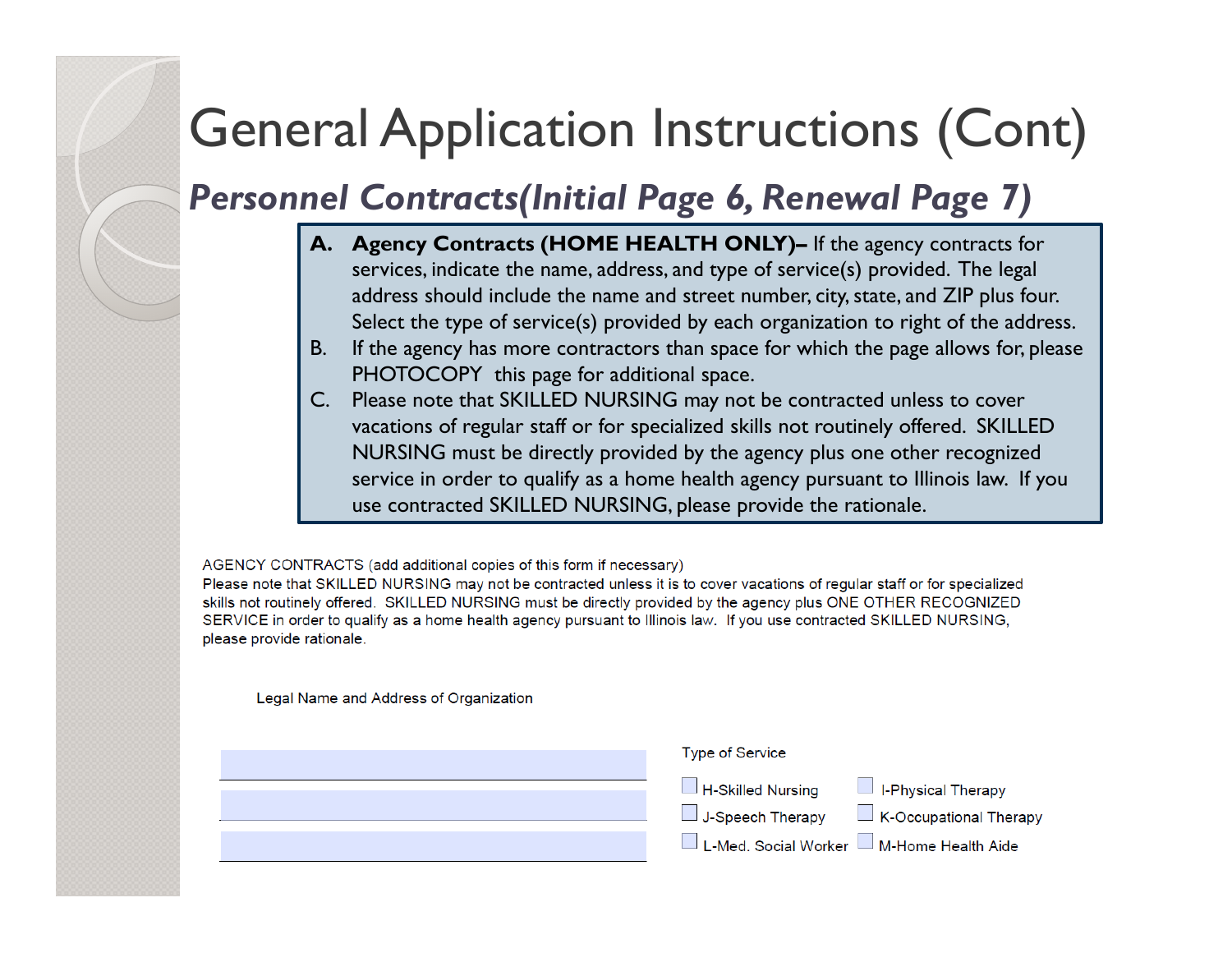*Geographic Service Area (Initial Page 7, Renewal Page 8)*

- **A. Geographic Service Area–** Identify the counties or portions of counties where your agency intends to serve/serves. If your agency only intends on serving a portion of a county, indicate that county with an asterisk (\*). All service areas must be contiguous.
- B. Please do not include radius miles as a description of the service area.
- C. For multiple licenses: If counties are different for various licenses, please note which counties are for which license.

#### **GEOGRAPHIC SERVICE AREA**

Identify the counties or portions of counties where the home health, home service, home nursing agency, home services placement agency, home nurse placement agency intends to serve patients. If you are intending to serve only a portion of a county, indicate that county with an asterisk (\*). All service areas must be contiguous. Please do not include radius miles as a description of the service area.

County

County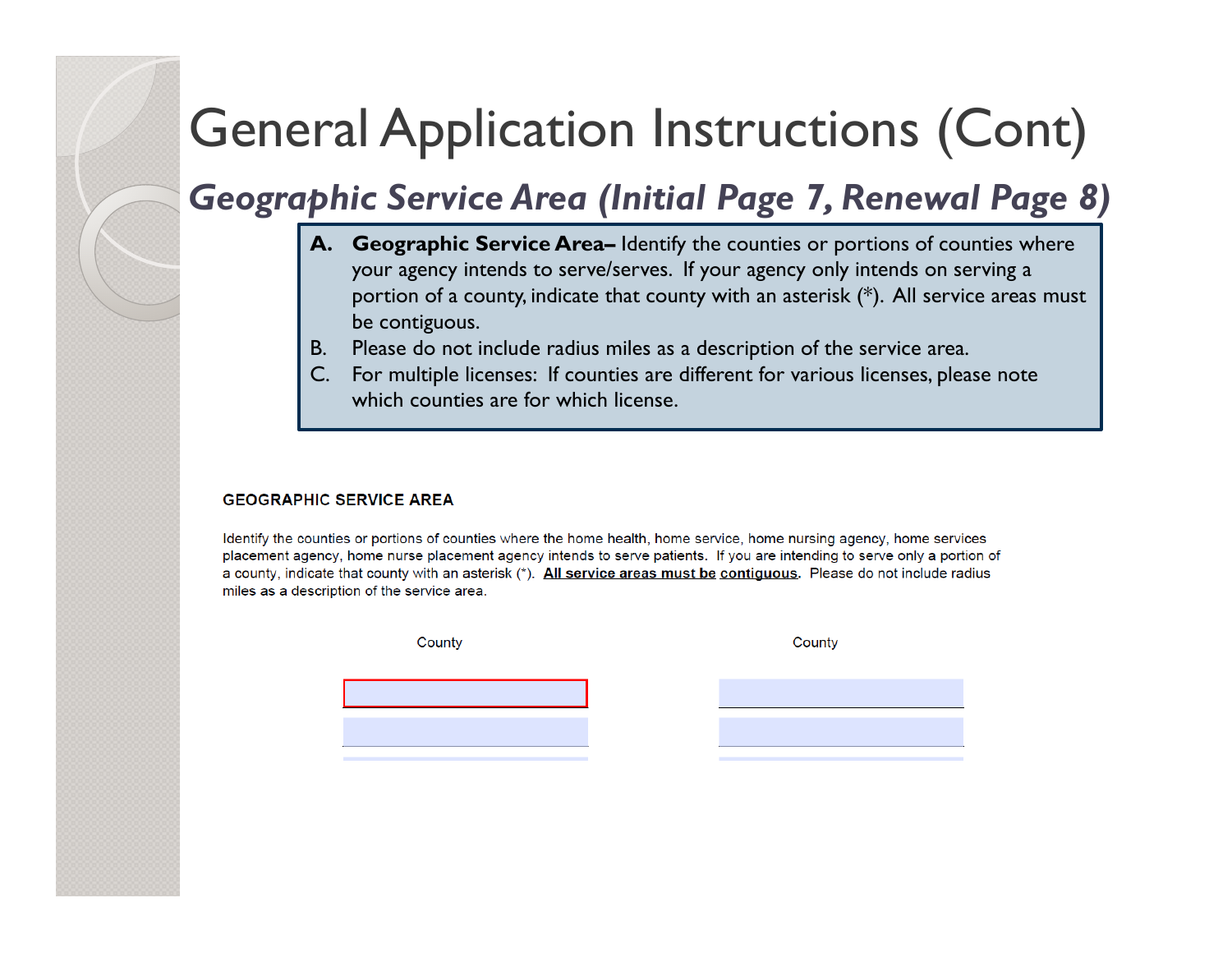*Staff Pages (Initial Page 12-13, Renewal Page 9-10)*

- **A. Licensed or Registered Employees–** List ALL licensed, certified, and contractual employees.
- B. Be sure to include Job Title/Name, License Number, License Expiration Date, and FT/PT/Contract for each employee.
- C. Please **DO NOT** include the Social Security Number for Home Health aides and Home Service workers.
- D. Please note that you can only choose **one** of the following options per employee (FT/PT/Contract). An employee cannot fall under more than one category.
- E. On **INITIAL APPLICATIONS ONLY**  Please remember to include a copy of the employee's current Illinois license.
- F. Renewal Applications for Home Nursing need to include a copy of the RN License for the agency's supervising nurse .

| Job Title/Name                | <b>License Number</b> | <b>Expiration Date</b> | F/T | P/T      |
|-------------------------------|-----------------------|------------------------|-----|----------|
| <b>Administrator Name</b>     |                       |                        |     |          |
| <b>Agency Supervisor Name</b> |                       |                        |     |          |
| Job Title/Name                | License Number        | <b>Expiration Date</b> |     | Contract |
|                               |                       |                        |     |          |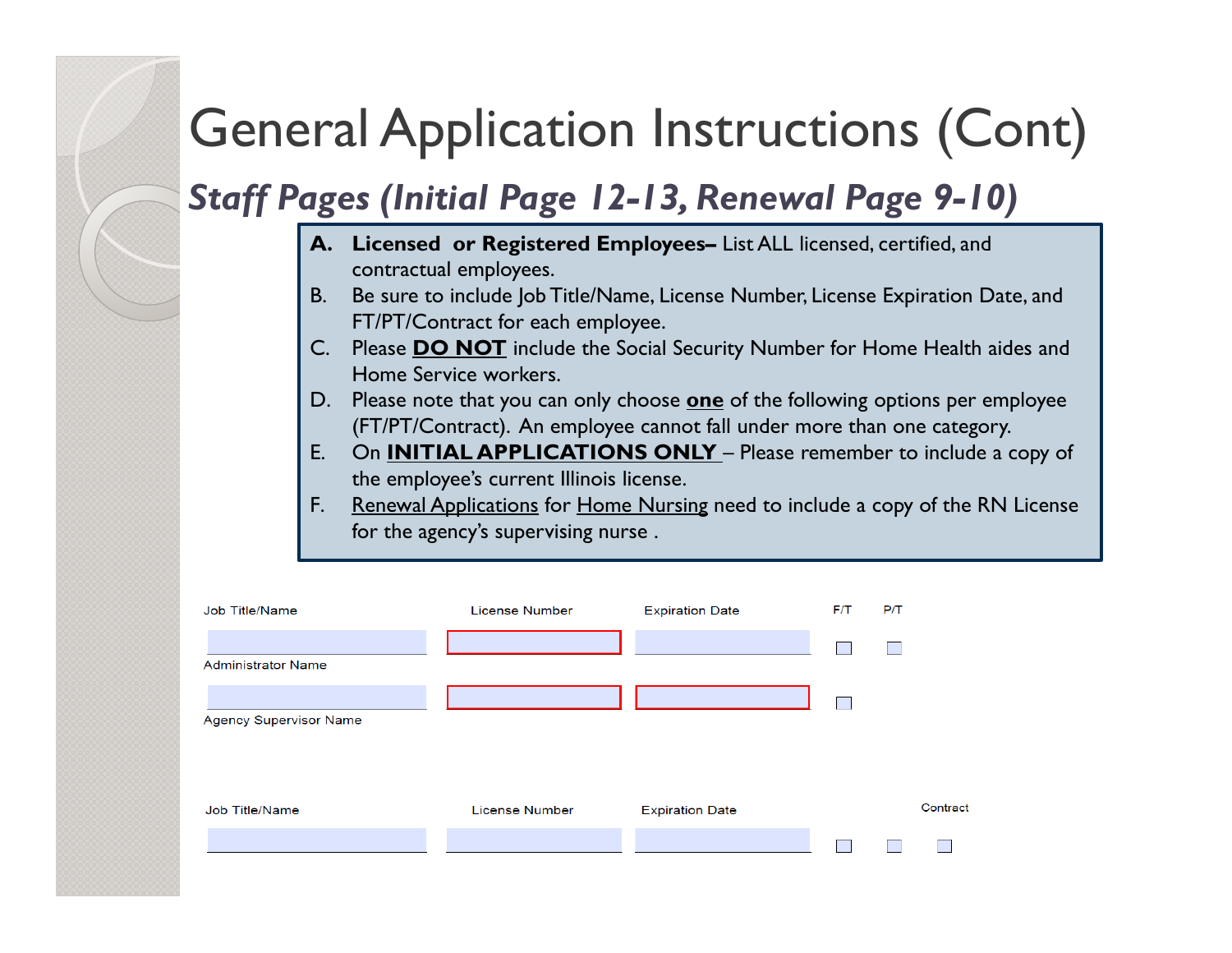### *Affidavit(Renewal ONLY - Page 15)*

- **A. Affidavit –** Please complete each blank as it pertains to your agency.
- **B. Licenses –** Please remember to include a copy of the employee's current Illinois license, if applicable.
- **C. Staff Changes –** For all staff changes that have not been previously approved by IDPH, please include a qualification review form. If there has been no change, it is **NOT** necessary to complete a qualification review form.

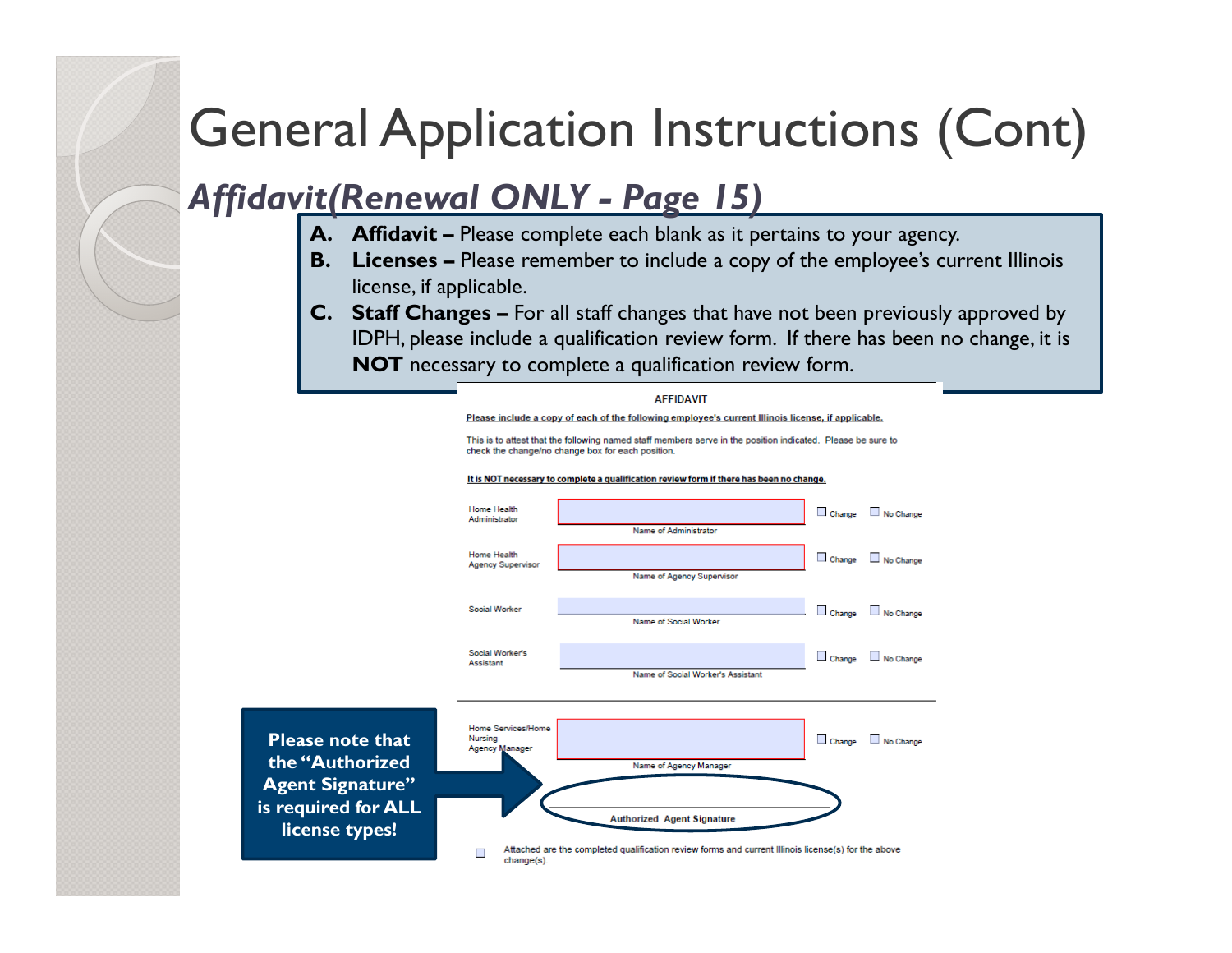# Client Contracts (Page 1 of 2)

#### Client Contract for Home Services/Home Nursing per Admin. Code 245.220

The Client contract and/or client agreement is a document between the agency and the client outlining what services will be provided, at what rate the client is to pay for services, identifies who is responsible for the home service/home nursing worker and the duration, and modification process to the contract/agreement. There must be a separate client agreement/contract for each type of license the agency holds, and the agency may not combine home services and home nursing into a single contract.

**Some areas of contract need to be very specific and/or individualized for the client. For example:**

□

**□ A statement describing the agency license status-This must identify the type of license (i.e. Home services, home nursing, etc)**

**□** The duration of the contract-**This must not have blanks to fill in, we have found that this is generally left incomplete and open for interpretation. It is recommended that the agency states the agreement/contract is in effect until it is modified or terminated by either party or the agreement/contract is in effect for one year and renewed annually or until terminated by either party.**

description of services to be provided as a part of the rate; **The contract should not list what services your agency can provide. This must be individualized for each client as to which services he/she has selected along with the frequency of the services to be provided and this must be in writing. Most agencies utilize the required Service Plan/ Plan of care document (as per 245.210 d) to outline the individualized services and rate of pay for each client and attach it to the client contract for home services. The Treatment Plan as per 245.205 d) for home nursing. This document can then be modified or amended in the future for any changes, but the title of this document must be referenced as an attachment to the agreement/contract and be signed by the client or his/her representative.**

The rate to be paid by the client and a detailed